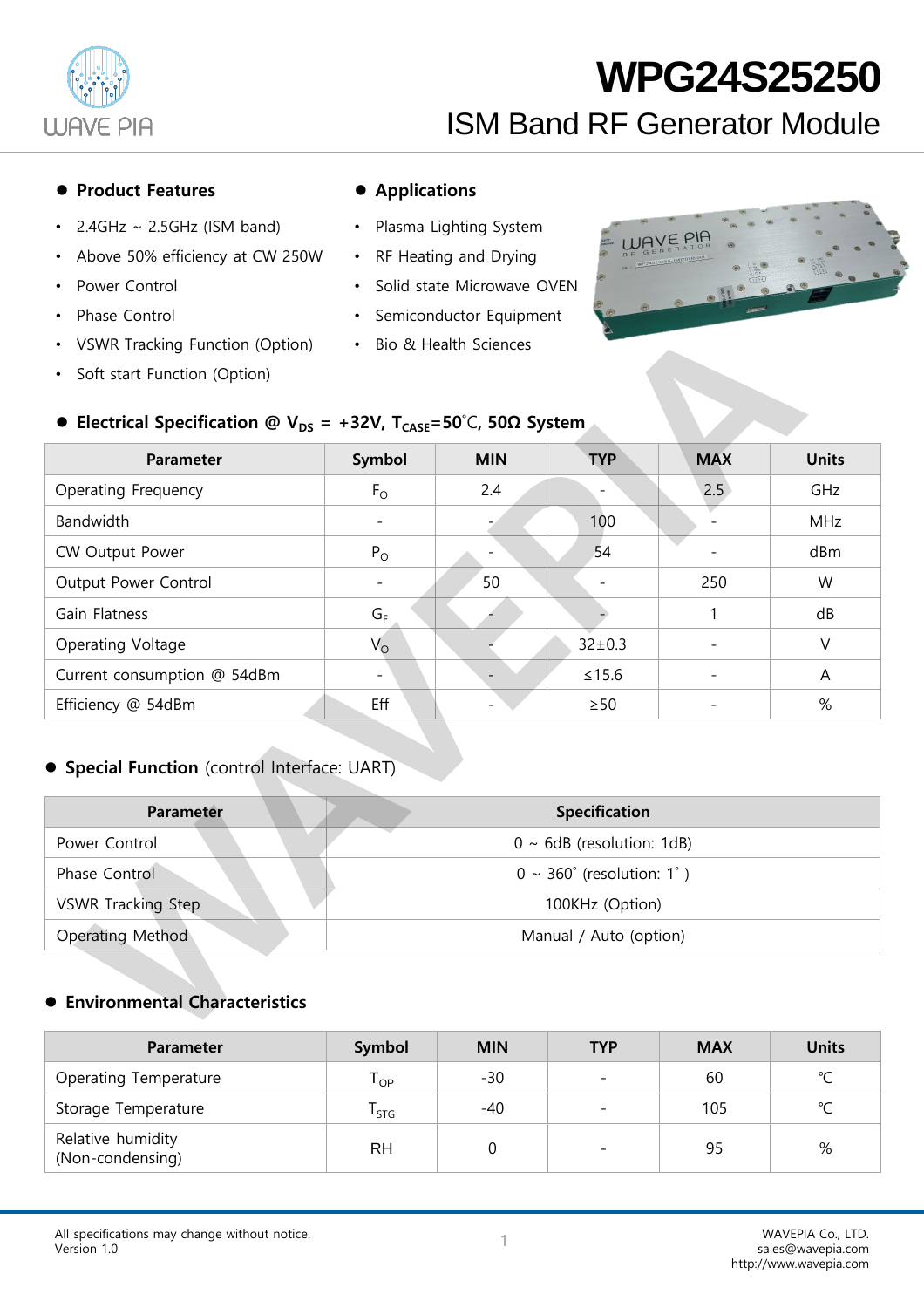

#### ⚫ **Mechanical Specifications**

| <b>Parameter</b>                    | <b>Units</b>             | <b>VALUE</b>                     |
|-------------------------------------|--------------------------|----------------------------------|
| Dimensions(L $\times$ W $\times$ H) | mm                       | $212 \times 80 \times 30$        |
| Weight                              | Кg                       | $\leq 0.94$                      |
| RF Output Connector                 | $\overline{\phantom{0}}$ | N-type Connector(F)              |
| Power Supply Connector              |                          | Molex 4Pin (76825-0004)          |
| I/O connector                       | $\overline{\phantom{0}}$ | Molex 4Pin (22-03-5045)          |
| Cooling                             |                          | External Heat-sink & cooling FAN |

\* Mechanical specifications can be customized upon customer requests

#### ⚫ **Outline Drawing**



\* Mechanical specifications can be customized upon customer requests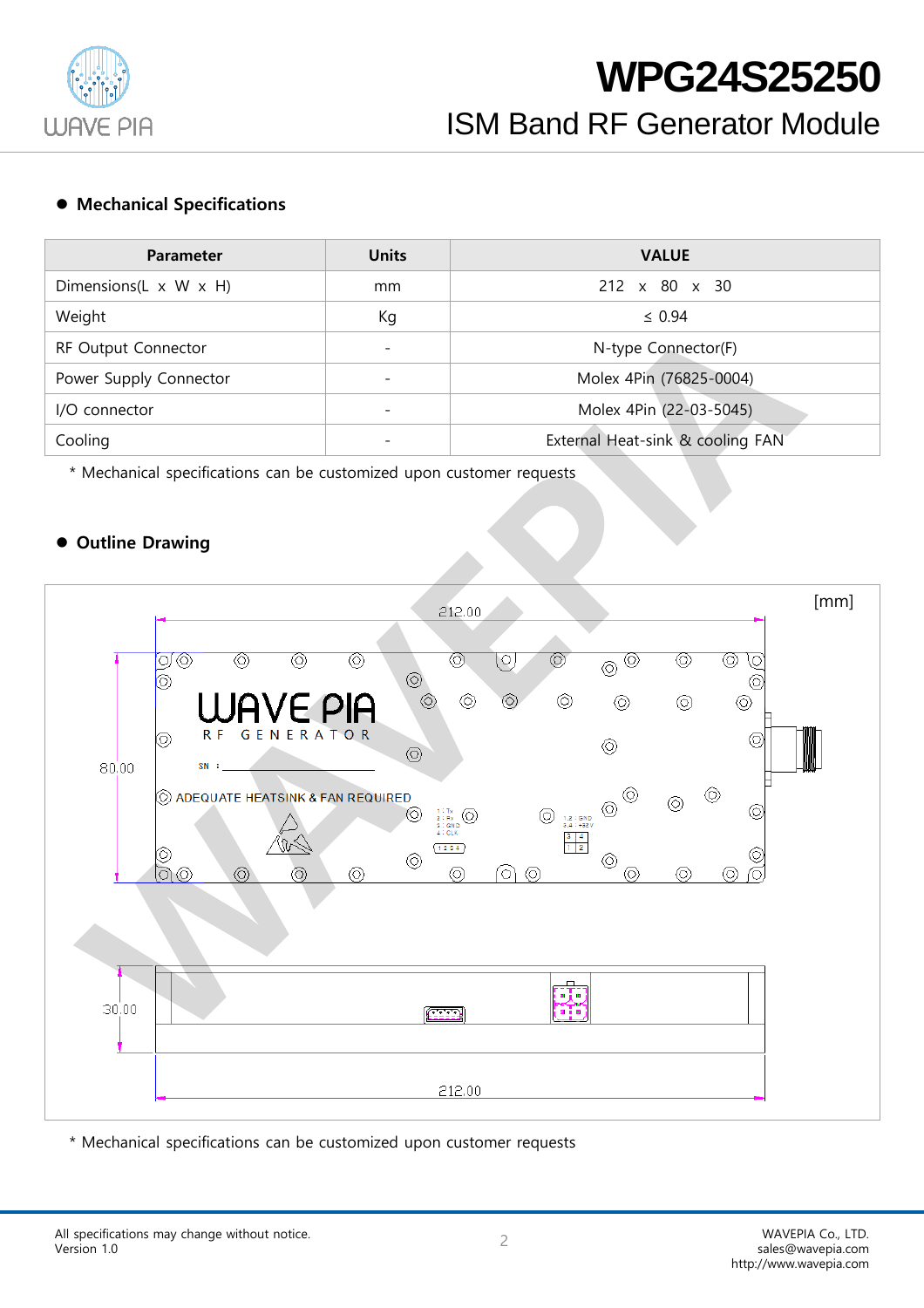

- ⚫ **CW Signal Performance (TSEN=33~85℃)** 
	- VDC=+32V, UART Control



### ⚫ **Efficiency (TSEN=33~85℃)**

- VDC=+32V, UART Control



#### ❖ **Based on module internal temperature sensor**